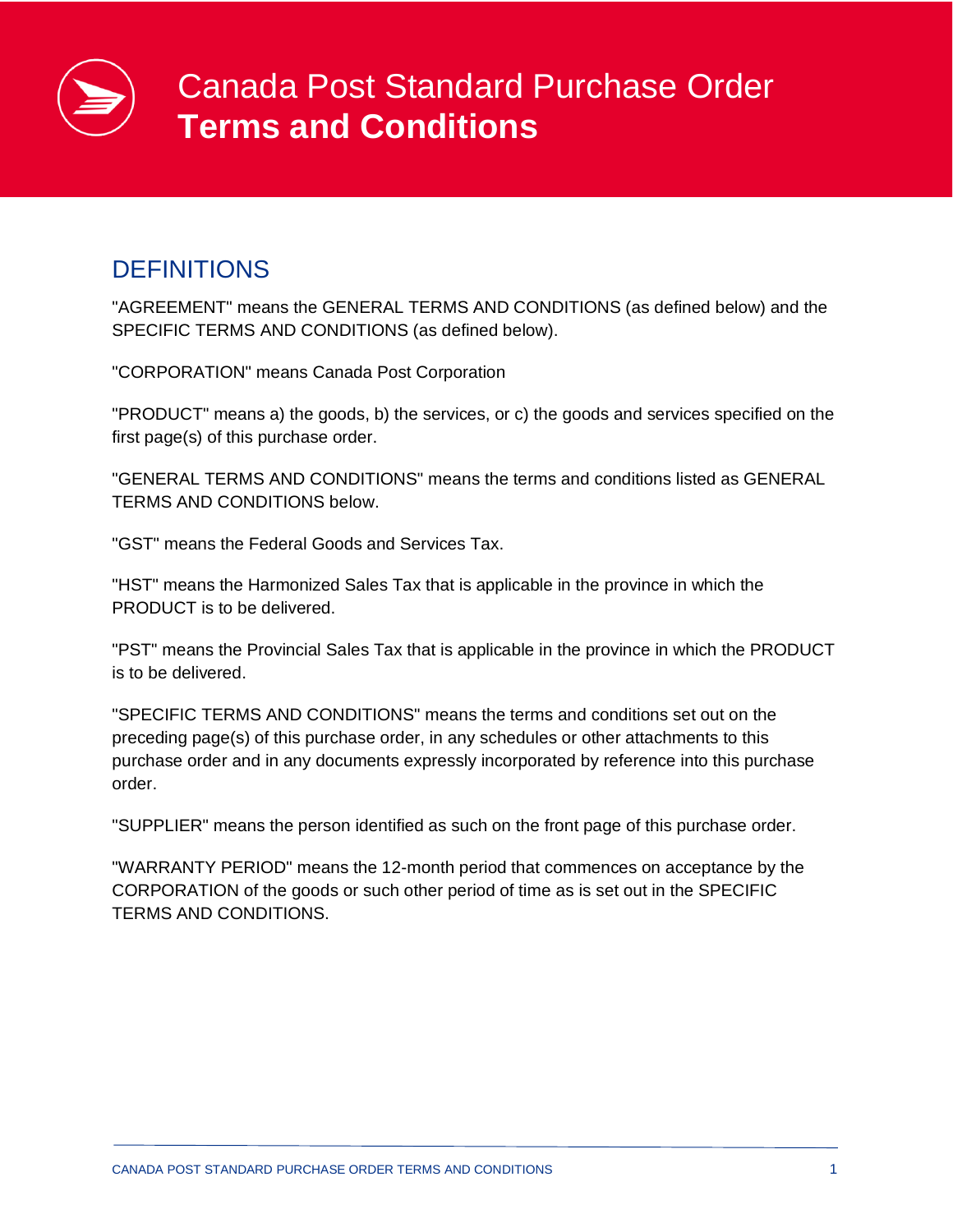# GENERAL TERMS AND CONDITIONS

#### SUPPLIER to supply the PRODUCT

The SUPPLIER shall supply the PRODUCT, and the CORPORATION shall pay for the PRODUCT, in accordance with this AGREEMENT.

### Terms and Conditions Applicable to Goods

For any component of the PRODUCT that involves the supply of goods, the following terms and conditions a) to h) shall apply unless otherwise specified in the SPECIFIC TERMS AND CONDITIONS:

- a) The SUPPLIER shall package the goods to ensure protection from the normal hazards of transportation.
- b) The SUPPLIER shall bear the risk of loss of or damage to the goods until acceptance by the CORPORATION at the destination specified for delivery of the goods.
- c) The SUPPLIER shall be responsible for all packing, loading, unloading, transportation and installation costs, if any.
- d) The CORPORATION reserves the right to change the place of delivery at any time prior to the shipment of goods. If the CORPORATION does change the place of delivery from that set out in this AGREEMENT, the CORPORATION and the SUPPLIER agree that the prices set out in this AGREEMENT shall be increased or decreased by an amount equal to the increase or decrease in the SUPPLIER'S costs directly related to such change.
- e) The SUPPLIER warrants that title to the goods shall pass to the CORPORATION upon acceptance by the CORPORATION at the destination specified for delivery of the goods, or such other time as is specified in the SPECIFIC TERMS AND CONDITIONS, free and clear of all liens and attachments.
- f) The SUPPLIER warrants that the goods delivered shall be of merchantable quality and fit for the purpose.
- g) The SUPPLIER warrants, unless otherwise specified in this AGREEMENT that the goods will be new and will conform to the specifications set out in this AGREEMENT.
- h) If the CORPORATION gives the SUPPLIER notice during the WARRANTY PERIOD that any of the goods supplied under this AGREEMENT are defective or do not conform to the specifications set out in this AGREEMENT, the SUPPLIER agrees to repair or replace such goods and to be fully responsible for all costs, including without limitation, transportation costs associated with such repair or replacement. The warranty set out in the preceding sentence shall not in any way limit any warranty stipulated or implied by law.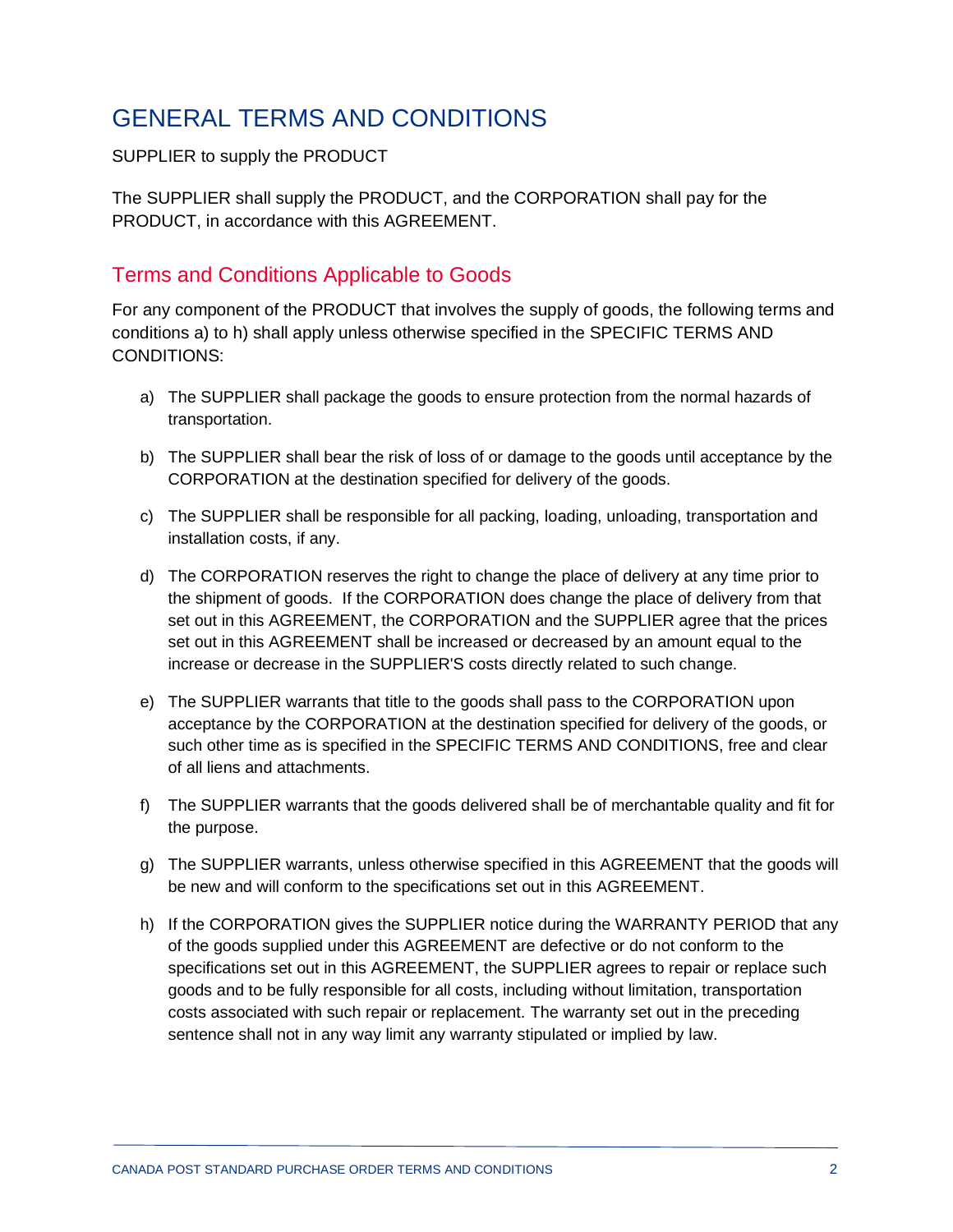#### *The following terms and conditions are applicable to both Goods and Services.*

#### Payment Terms and Conditions

- a. Unless otherwise expressly stated, all amounts set out in this AGREEMENT are stated in, and shall be paid in, Canadian dollars.
- b. With respect to payments due under this AGREEMENT, the SUPPLIER shall submit an original invoice to the CORPORATION at the address indicated on the front page of this purchase order. On all invoices submitted the SUPPLIER shall refer to the number of this purchase order, set out the PST owing as a separate line item, set out any GST / PST / HST / other applicable taxes owing as a separate line item, and set out the SUPPLIER'S GST registration number, the SUPPLIER'S PST registration number(s), if applicable, and any other applicable tax registration number(s). The SUPPLIER shall submit with each invoice such supporting documentation as the CORPORATION may reasonably request. The SUPPLIER shall not submit an invoice for any goods until after the goods have been shipped. The SUPPLIER shall not submit an invoice for any services until after the services have been provided.
- c. Prior to the expiration of 60 days following the day on which the CORPORATION receives a correct invoice from the SUPPLIER for any payment due under this AGREEMENT, the CORPORATION shall pay the SUPPLIER the amount due. No interest shall be payable on overdue amounts. Discounts shall be calculated based on the date when the CORPORATION has received both a correct invoice and delivery of the PRODUCT in question.
- d. Taxes shall be applicable as set out in the SPECIFIC TERMS AND CONDITIONS. If any component of the PRODUCT is determined at any time to be exempt from any tax, charge, levy or assessment included in the payments made by the CORPORATION under this AGREEMENT, the SUPPLIER shall apply for a refund of such tax, charge, levy or assessment and forthwith remit the amount of the refund to the CORPORATION. The CORPORATION may, at its option, make application for any such refund directly to the taxing authority and if the CORPORATION wishes to exercise this option, the SUPPLIER shall complete and sign such documents as may be required by the CORPORATION in order to do so.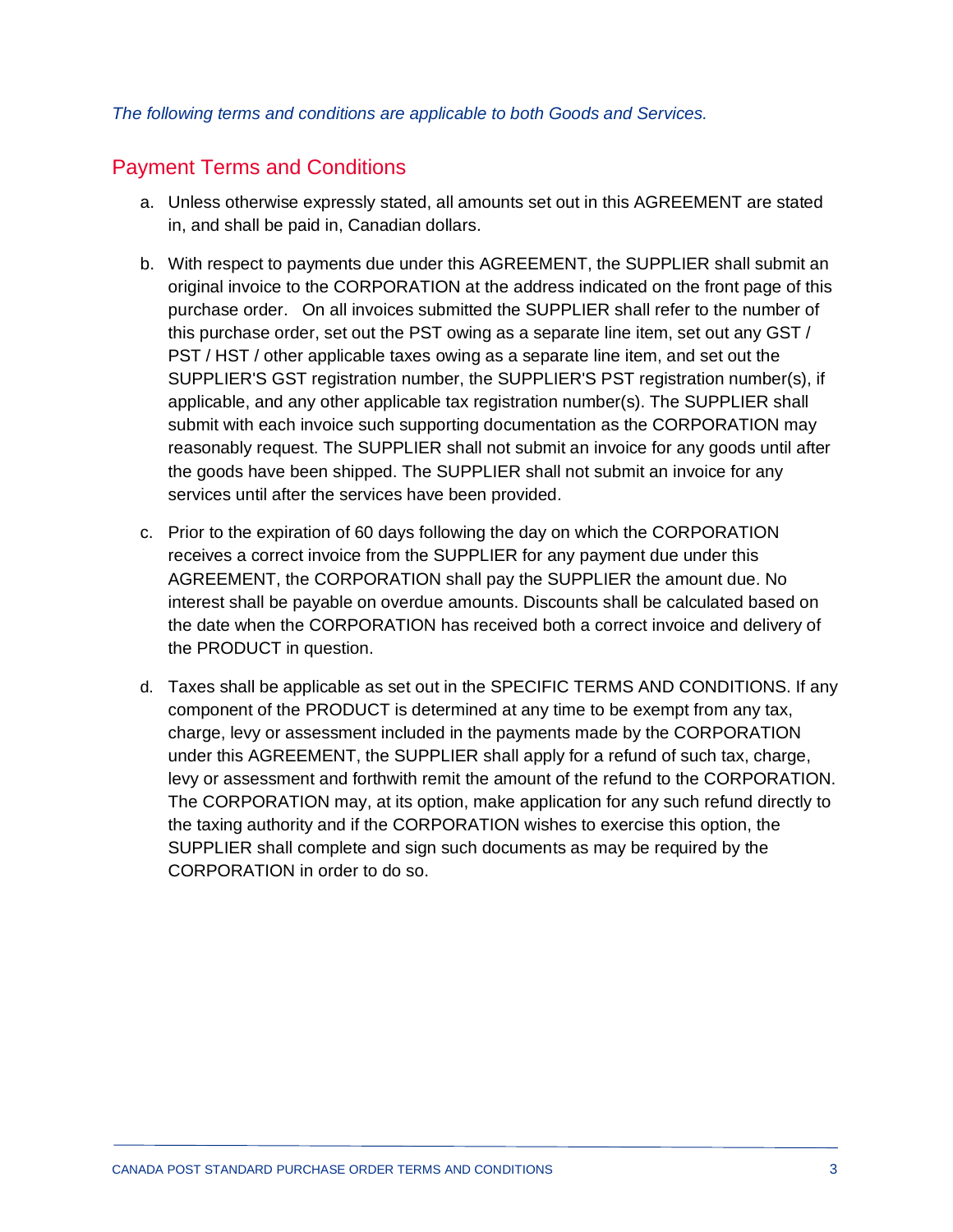#### Insurance and Indemnity

- a. The SUPPLIER shall at all times indemnify and save harmless the CORPORATION, its directors, officers, employees and any others for whom it may be responsible in law, from and against
	- (i) all losses, claims (including claims made by the SUPPLIER's personnel under workers' compensation legislation), demands, awards, judgments, actions and proceedings by whomsoever made, brought or prosecuted
		- (A) in respect of loss of, damage to or destruction of property (including loss or damages sustained by the SUPPLIER),
		- (B) in respect of personal injury (including death),
		- (C) resulting from the SUPPLIER's breach of any of the provisions of this AGREEMENT,
		- (D) in respect of the use or disposal of anything delivered to the CORPORATION under this AGREEMENT,

and

- (ii) all associated costs and expenses (including legal fees and disbursements) suffered or incurred by the CORPORATION, its directors, officers, employees and any others for whom it may be responsible in law, arising out of, attributable to, or in any way connected with the SUPPLIER'S performance or nonperformance under this AGREEMENT. The CORPORATION shall be deemed to hold the provisions of this clause that are for the benefit of the CORPORATION, its directors, officers, and employees and any others for whom it may be responsible in law, in trust for those individuals as third party beneficiaries under this AGREEMENT.
- b. The SUPPLIER'S liability to indemnify or reimburse the CORPORATION under this AGREEMENT shall not limit or prejudice the CORPORATION from relying on any other remedy available to the CORPORATION at law or in equity.
- c. The SUPPLIER warrants that it has the right to use and sell all components of the PRODUCT that may be covered by copyright, patent, industrial design or other intellectual property rights and agrees to indemnify the CORPORATION against any claims brought by any third party alleging infringement of the third party's rights in the PRODUCT or any component of the PRODUCT.
- d. It is the SUPPLIER'S responsibility to maintain adequate insurance to comply with the conditions of this AGREEMENT, including the obligations respecting indemnification, and any insurance required by municipal, provincial or federal law.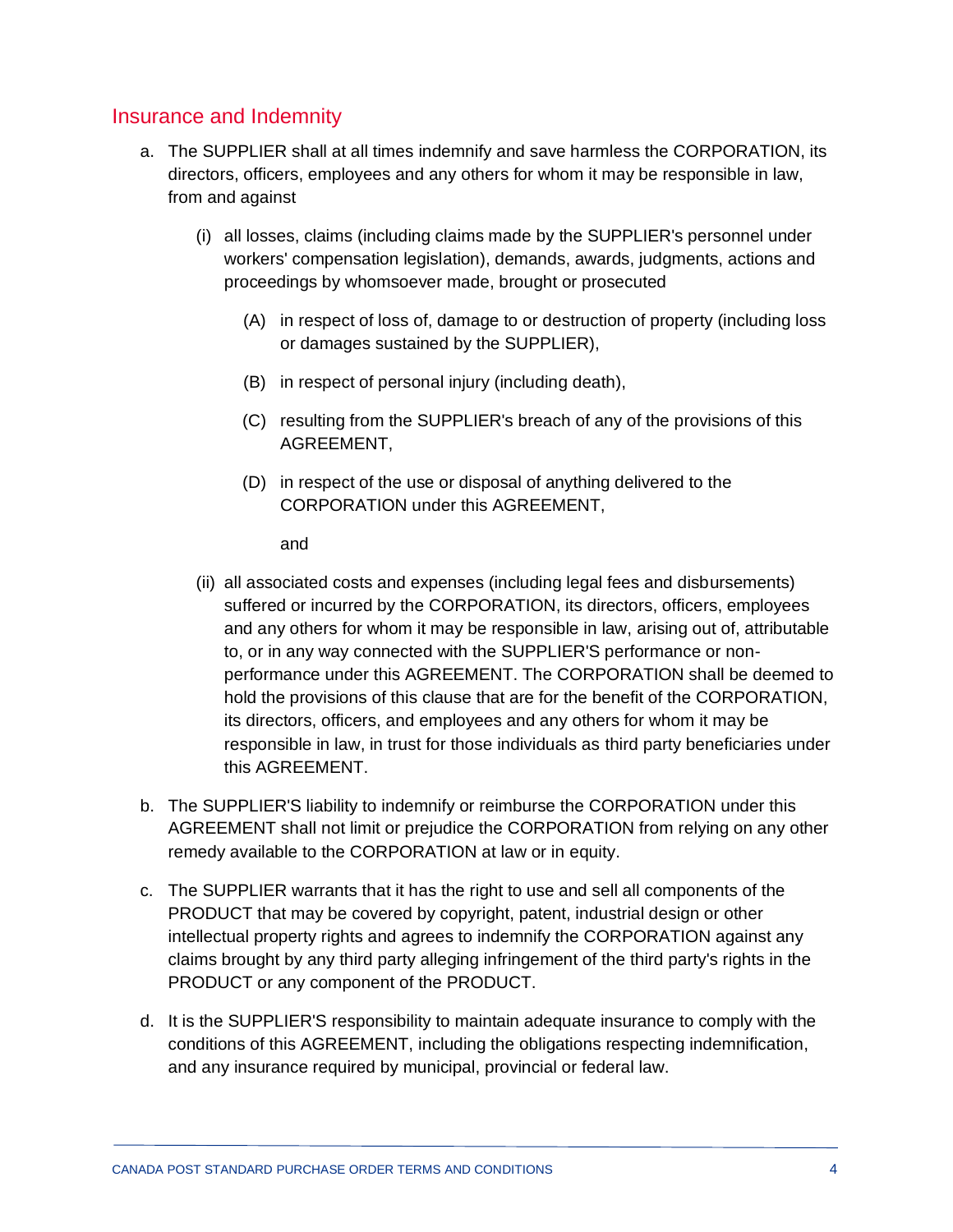### **Termination**

The CORPORATION may terminate this AGREEMENT, in whole or in part, without liability:

- a. forthwith upon written notice to the SUPPLIER
	- (i) if the SUPPLIER fails to comply strictly with its obligations under this AGREEMENT, or
	- (ii) if the SUPPLIER is adjudged bankrupt, or makes a general assignment in bankruptcy or if a receiver is appointed to take charge of the SUPPLIER'S affairs and
- b. without cause, upon written notice to the SUPPLIER.

If the CORPORATION terminates this AGREEMENT, the liability of the CORPORATION shall be limited to the value of the PRODUCT that has been delivered in accordance with this AGREEMENT up to the effective date of termination and that has not been paid for.

## Obligation to Return the CORPORATION'S Property

The SUPPLIER agrees to return to the CORPORATION, forthwith following a request from the CORPORATION, all property of the CORPORATION, including without limitation, all specifications, drawings, samples, patterns, tooling and dies, that was provided to the SUPPLIER by the CORPORATION for use by the SUPPLIER in carrying out its obligations under this AGREEMENT.

#### No Publicity

The SUPPLIER shall not refer, expressly or by implication, to the CORPORATION or to this AGREEMENT in any advertising or other publicity release.

#### **Confidentiality**

The SUPPLIER shall keep confidential all information received from the CORPORATION in the course of carrying out its obligations under this AGREEMENT. The SUPPLIER shall not use such confidential information except as required to carry out its obligations under this **AGREEMENT**